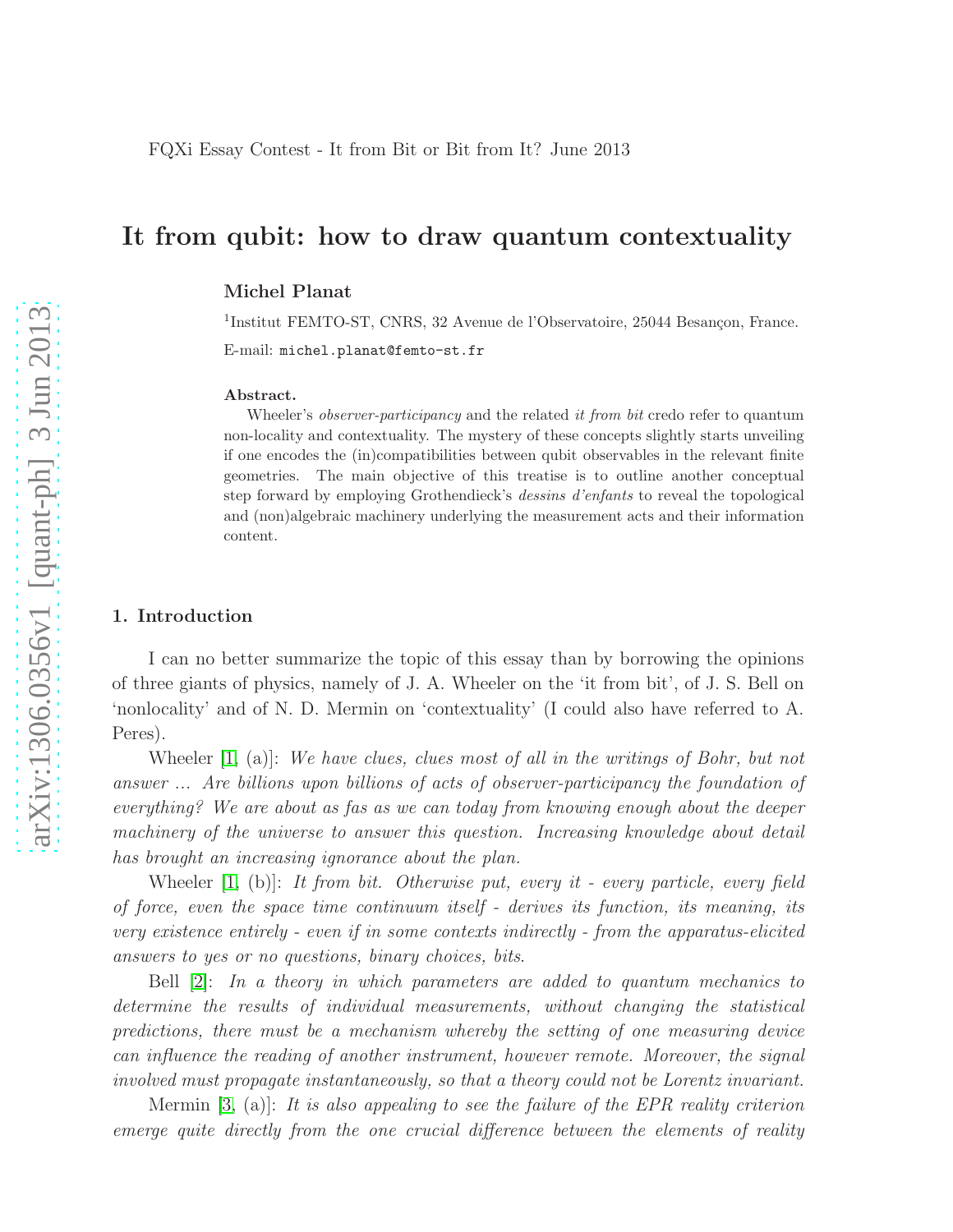(which, being ordinary numbers, necessarily commute) and the precisely corresponding quantum mechnical observables (which sometimes anticommute).

On the mathematical side, my arguments will rely on another eminent figure of science, viz.

Grothendieck [\[4,](#page-9-3) (a), Vol. 1]: In the form in which Belyi states it, his result essentially says that every algebraic curve defined over a number field can be obtained as a covering of the projective line ramified only over the points 0, 1 and  $\infty$ . The result seems to have remained more or less unobserved. Yet it appears to me to have considerable importance. To me, its essential message is that there is a profound identity between the combinatorics of finite maps on the one hand, and the geometry of algebraic curves defined over number fields on the other. This deep result, together with the algebraic interpretation of maps, opens the door into a new, unexplored world - within reach of all, who pass by without seeing it.

Why do I refer to A. Grothendieck? Below is a sketch of an ongoing work [\[5,](#page-9-4) a]. My first point is that Wheeler's observer-participancy is contextual: the *it* does not preexist to the measurement set-up and  $-$  the *it from bit* extraction being even more intriguing – the measured value depends on all mutually compatible measurements. Second, a compatibility (i. e., commutativity) diagram of observables itself has a kind of engine that drives it. The hidden engine is, in my opionion, nothing but Grothendieck's *dessin* d'enfant (a child's drawing). The relevant 'quantum' graphs that we will encounter on our journey are mainly commuting/anticommuting graphs discovered by N. D. Mermin. We will ask ourselves the question whether, and how, a *dessin d'enfant* (an algebraic curve in the sense of Grothendieck) can be associated with the contextual set-up behind such a graph. Interestingly enough, also confirming the *it from bit* claim, any relevant 'non-algebraic' graph will be seen to have more Shannon capacity/information than expected in a perfect graph. This sounds in resonance with Shor's quantum algorithm that allows factoring of integers in polynomial time instead of exponential one (more information in less time!).

It will suffice to play with the so-called Pauli groups of operators/observables for two or three parties, i. e. two- or three-qubit systems: Alice, Bob and/or Charlie set-ups. Most importantly, experiments with compatible (mutually commuting) operators make sense, otherwise the results are expected to be fully independent  $(3, (b))$ . Some years ago it was realized that to mathematically grasp the essence of these (in)compatibilies finite geometries have to be called on [\[5,](#page-9-4) (b)]. In what follows, it will be demonstrated that to get further insights in this respect, the concept of a *dessin d'enfant* – a bipartite graph embedded on an oriented surface – must enter the game. Any dessin can be given the structure of a Riemann surface, and the Riemann surfaces arising this way are those defined over the field of algebraic numbers (Belyi's theorem). This subject is briefly described in Sec. [2.](#page-2-0)

If one considers the fifteen two-qubit operators (the identity matrix is discarded), here the underlying geometry – the smallest non-trivial generalized quadrangle – tells us a lot about *higgledy-piggledy* collection of potential two-qubit experiments  $[5, (b)]$ .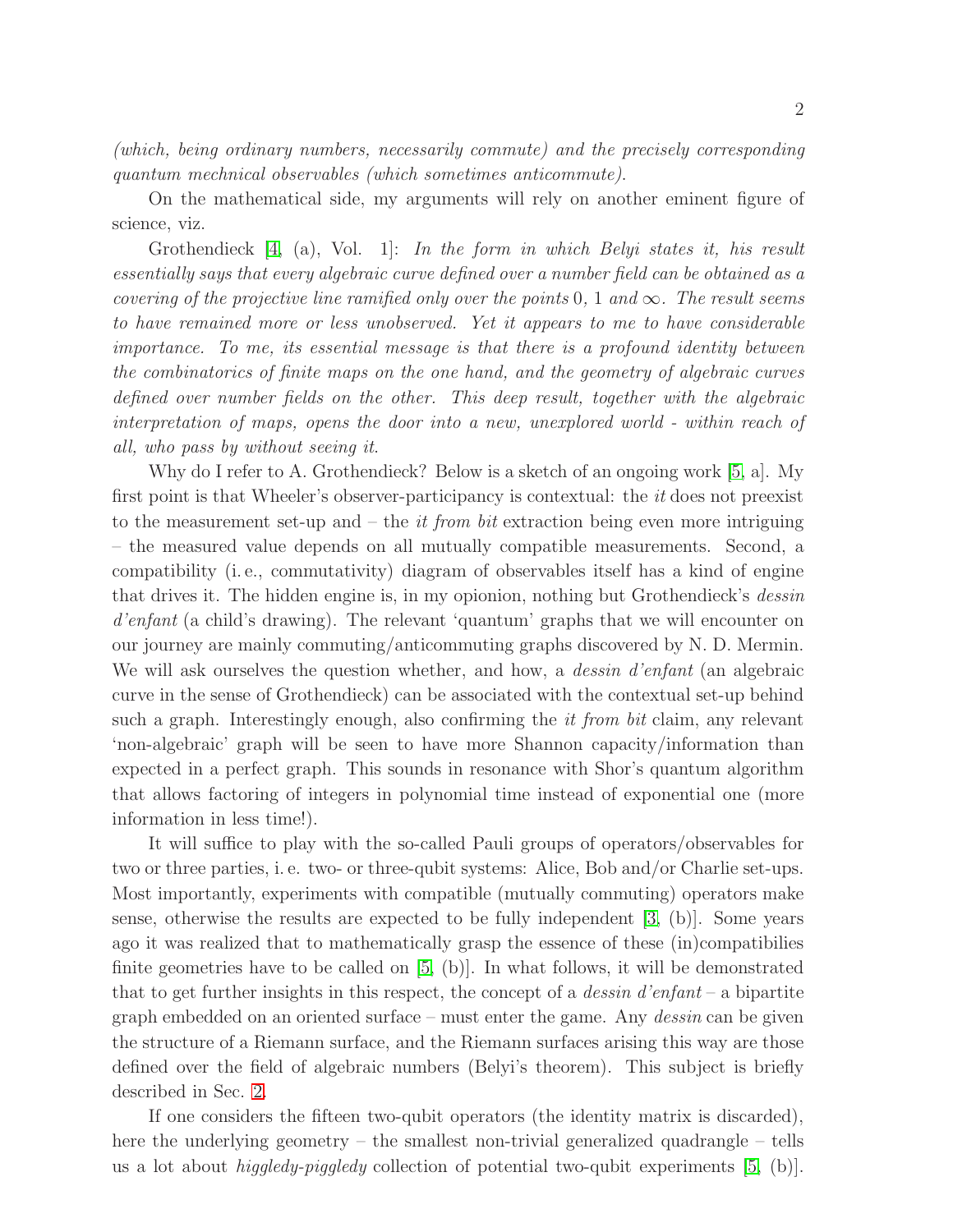But, as emphasized by Mermin [\[3,](#page-9-2) (b)], to unify all relevant concepts pertinent to nonlocality and contextuality one needs three parties. Here, a fundamental building block is a heptad of mutually commuting operators forming the smallest projective plane, the Fano plane, having 7 points and dually 7 lines, with three points per line and three lines through a point. In Sec. [2,](#page-3-0) the seven points of the Fano plane are put in a bijective correspondence with the edges of a tree-like dessin d'enfant, ensuring its algebraicity (in Grothendieck's sense). The symmetry group permuting the edges of the dessin and stabilizing the lines of the Fano plane is the well known simple group of cardinality 168.

Then, in Sec. [3.1,](#page-4-0) I invoke a square graph with eight vertices, with mutually commuting or anticommuting operators, for a proof of Bell's theorem about non-locality. Here, the graph is itself the dessin, and is thus algebraic. Sec. [3.2](#page-6-0) starts a non-trivial story about contextuality and the so-called Kochen-Specker theorem as told by N. D. Mermin. We only need a two-player (two-qubit) set-up. The graph is a 'magic' square (a three-by-three grid) embodying a contradiction between the algebra of operators and eigenvalues  $(3, (b))$ . We shall uncover in its shadow an interesting algebraic curve/dessin d'enfant – displayed here for the first time. The symmetry group permuting the nine edges of the dessin and stabilizing the lines of the magic square has order 72. Finally, in Sec. [3.3,](#page-7-0) it comes – as expected – both contextual and 'magic' array of three-qubit observables, the so-called Mermin's pentagram. Apart from being non-algebraic, in Grothendieck's sense, it also occurs in another disguise: the Petersen graph, being thus embeddable as a polyhedron in the real projective plane. Such a pentagram is one of a totality of 12096 guys fitting the structure of the smallest exceptional Lie geometry – the split Cayley hexagon of order two [\[5,](#page-9-4) (c)].

## <span id="page-2-0"></span>2. What is a dessin d'enfant?

... here I was brought back, via objects so simple that a child learns them while playing, to the beginnings and origins of algebraic geometry, familiar to Riemann and his followers!  $[4, (a), vol. 1].$  $[4, (a), vol. 1].$ 

Details can be found in [\[4,](#page-9-3) [6\]](#page-9-5). See also [\[7\]](#page-9-6) for a link to Feynman diagrams.

\* Step 1 (easy): A dessin d'enfant (child's drawing) is a map drawn on a surface (a smooth compact orientable variety of dimension two) such that vertices are points, edges are arcs connecting the vertices, and the complement of the graph is the union of faces (each one homeomorphic to the open disk of  $\mathbb{R}^2$ ). The graph may feature multiple edges and/or loops, but has to be connected. Taking  $S$ ,  $A$  and  $F$  for the number of vertices, edges and faces, respectively, the genus  $q$  of the map is given by Euler's formula  $S - A + F = 2 - 2g.$ 

\* Step 2 (still easy): Convert the graph of Step 1 into a bipartite graph (called also a hyper-map) by regarding its vertices as black and placing a white vertex in each of its edges. The set of half-edges so defined is encoded by a permutation group  $P = \langle \alpha, \beta \rangle$ ; here, the permutation  $\alpha$  (resp.  $\beta$ ) rotates the half-edges around each black (resp. white) vertex in accord with the cyclic ordering in that vertex. The cycle structure for the faces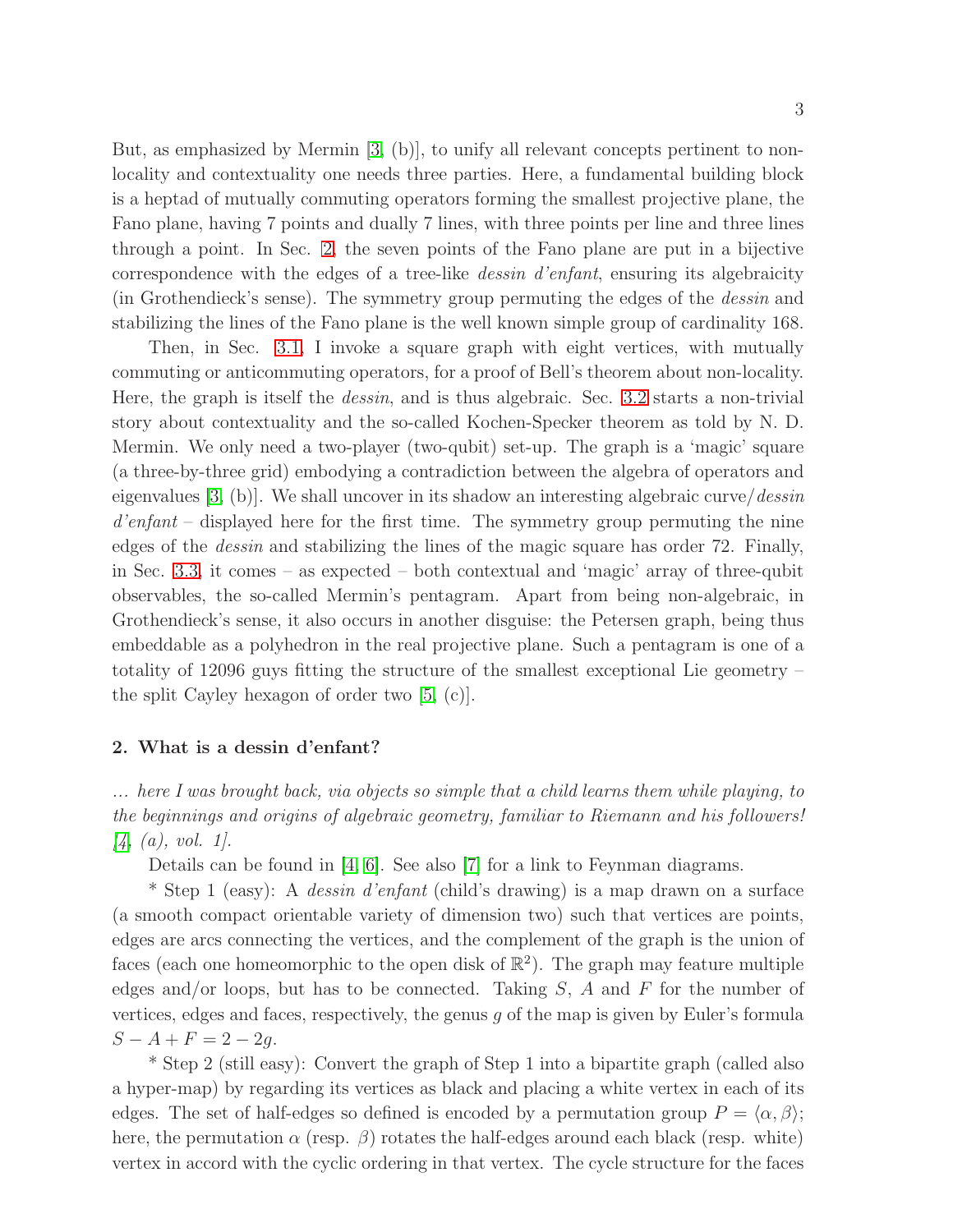follows from the permutation  $\gamma$  satisfying  $\alpha\beta\gamma=1$ . The Euler characteristic now reads  $2-2g = B+W+F-n$ , where B, W and n stands, respectively, for the number of black vertices, the number of white vertices and the number of half-edges.

It is also known that maps on connected oriented surfaces are parametrized by the conjugacy classes of subgroups of the triangle group, also called cartographic group by A. Grothendieck,

<span id="page-3-1"></span>
$$
C_2^+ = \langle \rho_0, \rho_1, \rho_2 | \rho_1^2 = \rho_0 \rho_1 \rho_2 = 1 \rangle.
$$
 (1)

The possible existence of a dessin d'enfant of prescribed properties (permutation group, cycle structure) can thus be checked from a systematic enumeration of conjugacy classes of  $C_2^+$ .

\* Step 3 (difficult): The Belyi theorem states that to a combinatorial map (defined in Step 2) there corresponds a Riemann surface X defined over the field  $\mathbb Q$  of algebraic numbers. This happens if, and only if, there exists a covering  $f: X \to \overline{\mathbb{C}}$  unramified outside  $\{0, 1, \infty\}$ . The covering (an algebraic curve) f associated with a dessin d'enfant is, in general, very difficult to find explicitly, except for simple cases devoid of loops. Klein, as early as 1884, was the first to get them for the graphs representing Platonic solids [\[9\]](#page-9-7).

## <span id="page-3-0"></span>The Fano plane and its curve

A finite projective plane is a point-line incidence geometry such that (i) any two lines meet in a unique point, (ii) any two distinct points are on a unique line, and (iii) there are at least four points, not three of them collinear. The simplest case is the projective plane of order two – the Fano plane. Projective planes are conjectured to exist only if their order is a power of a prime number.

As already mentioned, a three-qubit maximal commuting set may be seen an heptad of points/lines satisfying the axioms of a Fano plane [\[8\]](#page-9-8). The seven points are mapped to the seven three-qubit operators and each line features a triple of mutually commuting operators whose product is  $\pm$  the identity matrix. We are in the search of a *dessin* d'enfant  $\mathcal{D}_{\mathcal{F}}$  whose edges can be put in a bijective correspondence with the points of the Fano plane F in such a way that the permutation group P of  $\mathcal{D}_{\mathcal{F}}$  acts transitively on the lines of F and stabilize them. One knows that  $P = PSL(2, 7)$ , the simple group of order 168. Using the software Magma, we are able to compute the 131 subgroups of index 7 of the cartographic group  $C_2^+$ , extract the 10 of them whose group of cosets is isomorphic to P and also have the right action on  $\mathcal F$ . One choice is depicted in Fig. 1, as reproduced from [\[4,](#page-9-3) (a), vol. 2, p. 17 and p. 50]; the corresponding Belyi map is the polynomial

$$
Z = z4(z - 1)2(z - a) \text{ with } a = (-1 - i\sqrt{7})/4.
$$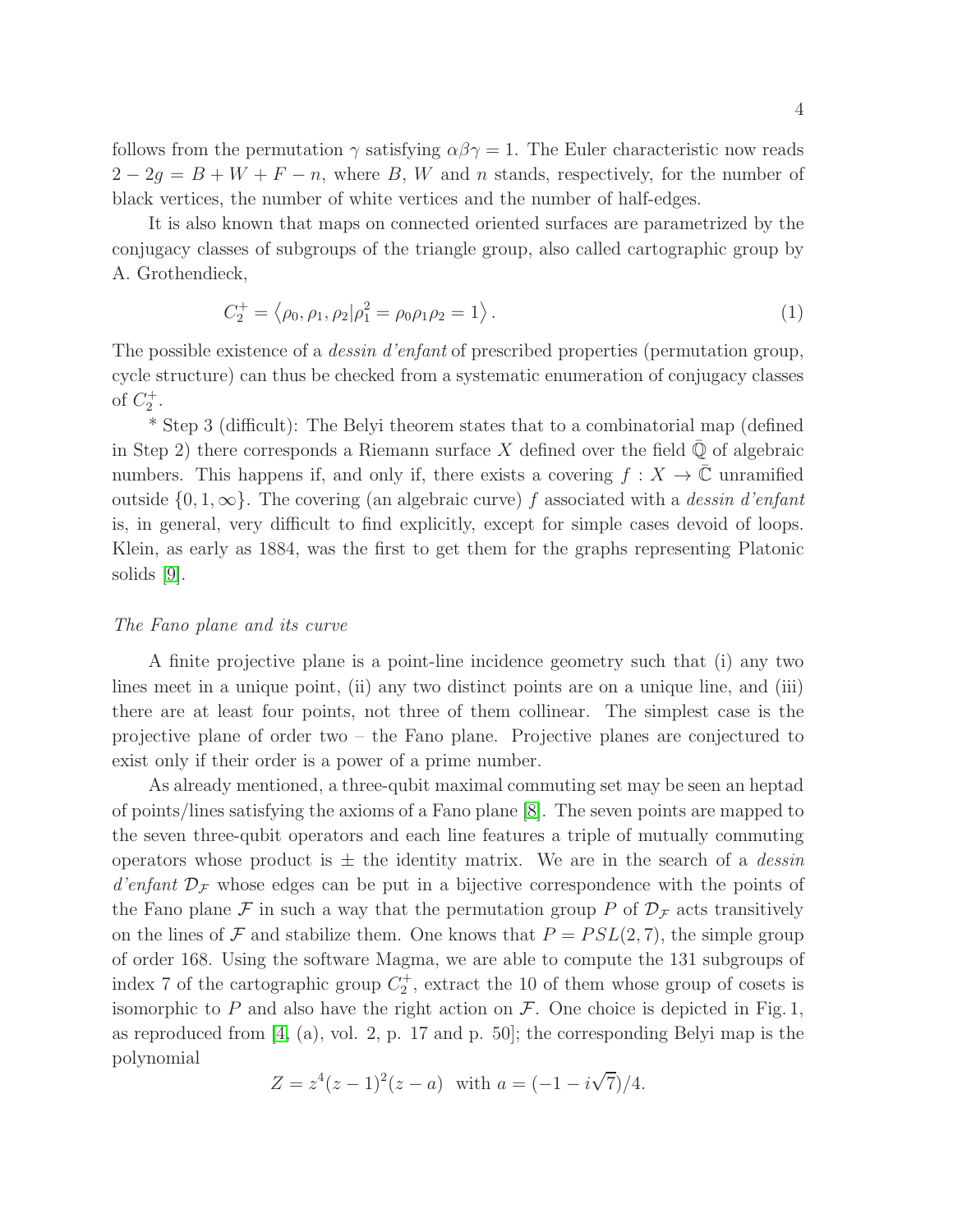

**Figure 1.** (a) The Fano plane F and (b) a corresponding dessin d'enfant  $D_{\mathcal{F}}$ . The permutation group characterising  $\mathcal{D}_{\mathcal{F}}$  is  $P = \langle \alpha, \beta \rangle$ , with  $\alpha = (1)(2, 7, 6, 5)(3, 4)$  and  $\beta = (1, 2)(3, 5)(4)(6)(7)$ . One has  $B = 3$  black vertices,  $W = 5$  white vertices,  $n = 7$ half-edges,  $F = 1$  face and genus  $g = 0$ .

## <span id="page-4-0"></span>3. Dessins d'enfants, non-locality and contextuality

## 3.1. A dessin d'enfant for Bell's theorem

Let us recall now that for dichotomic observables  $\sigma_i^2 = \pm 1$ ,  $i = 1, 2, 3, 4$ , when giving the pair  $(\sigma_1, \sigma_3)$  to Bob and the pair  $(\sigma_2, \sigma_4)$  to Alice, the Bell-CHSH approach consists of defining the number

$$
C = \sigma_2(\sigma_1 + \sigma_3) + \sigma_4(\sigma_3 - \sigma_1) = \pm 2
$$

and observing the Bell-CHSH inequality [\[10,](#page-9-9) p. 164]

$$
|\langle \sigma_1 \sigma_2 \rangle + \langle \sigma_2 \sigma_3 \rangle + \langle \sigma_3 \sigma_4 \rangle - \langle \sigma_4 \sigma_1 \rangle | \leq 2,
$$

where  $\langle \rangle$  here means that we are taking averages over many experiments. Bell's theorem simply means finding a violation of the afore-mentioned inequality with quantum observables and dichotomic eigenvalues. A simple choice is the quadruple

<span id="page-4-1"></span>
$$
(\sigma_1 = IX, \ \sigma_2 = XI, \ \sigma_3 = IZ, \ \sigma_4 = ZI), \tag{2}
$$

where  $X, Y$  and  $Z$  are the ordinary Pauli spin matrices and one uses the short-hand notation for the tensor product, e.g.  $IX \equiv I \otimes X$ . Thus  $\sigma_i^2 = 1$ , and one finds that

$$
C^{2} = 4 * I + [\sigma_{1}, \sigma_{3}][\sigma_{2}, \sigma_{4}] = 4 \left( \begin{array}{ccc} 1 & . & . & 1 \\ . & 1 & 1 & . \\ . & 1 & 1 & . \\ 1 & . & . & 1 \end{array} \right)
$$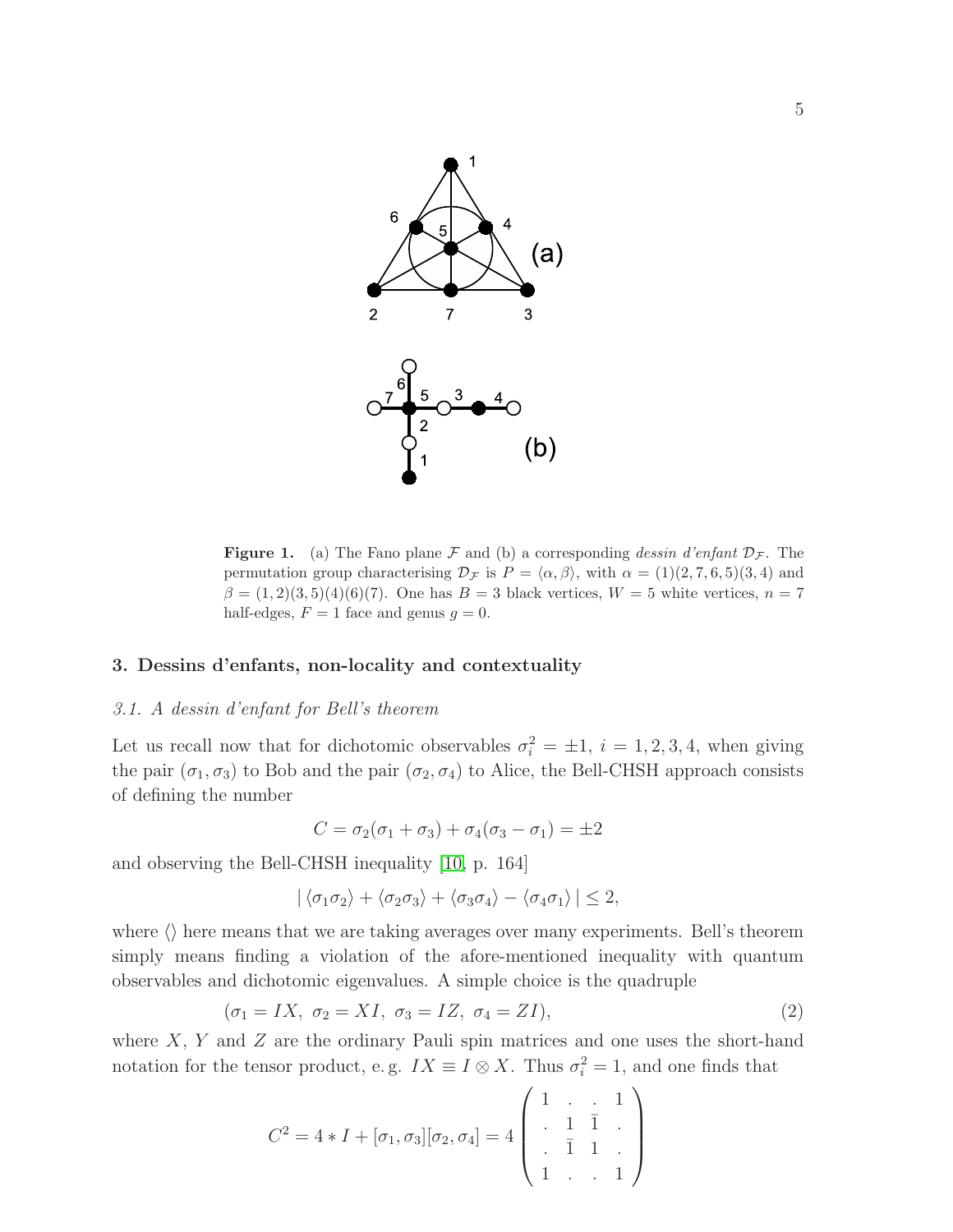

Figure 2. The commutation/anti-commutation diagram for Bell's theorem is, at the same time, a *dessin d'enfant* with permutation group  $P = \langle \alpha, \beta \rangle = D_4$ , where  $\alpha = (1, 8)(2, 3)(4, 5)(6, 7), \ \beta = (1, 2)(3, 4)(5, 6)(7, 8)$  and the bracketed half-edge labelling.

has eigenvalues 0 and 8, both of multiplicity 2. Taking the norm of the bounded linear operator A as  $||A|| = \sup(||A\psi||/||\psi||)$ ,  $\psi \in \mathcal{H}$  (the relevant Hilbert space), one gets the maximal violation of the Bell-CHSH inequality [\[10,](#page-9-9) p. 174]

$$
||C|| = 2\sqrt{2}.
$$

A straightforward computer check shows that there are 90 such distinct proofs of Bell's theorem with two-qubit operators and as many as 30240 ones with three-qubit ones, all of them yielding a maximal violation of the Bell-CHSH inequality. These numbers are intimately connected with the structure of the corresponding contextual spaces.

Let us represent the commutation relations between the elements of [\(2\)](#page-4-1) as illustrated in Fig. 2, where the black vertices are labelled by  $i \equiv \sigma_i$ , and a white vertex represents the operator which is the product of the two operators at the endpoints of the corresponding edge (e.g.  $5 = \sigma_1 \sigma_2 = IX.XI = XX$ ); it is worth noting that three operators placed along the same straight-line segment mutually commute, as do two 'white' operators situated opposite each other. This is a remarkable instance where the commutation/anti-commutation diagram is bipartite and, as it stands, it also represents a dessin d'enfant (with permutation group equal to the dihedral group  $D_4$  on 8 elements). The algebraic curve (Belyi map) associated to it is well known (it was already derived by Klein [\[9,](#page-9-7) p. 106])

$$
Z = \frac{(z^4 - 1)^2}{-4z^4}.
$$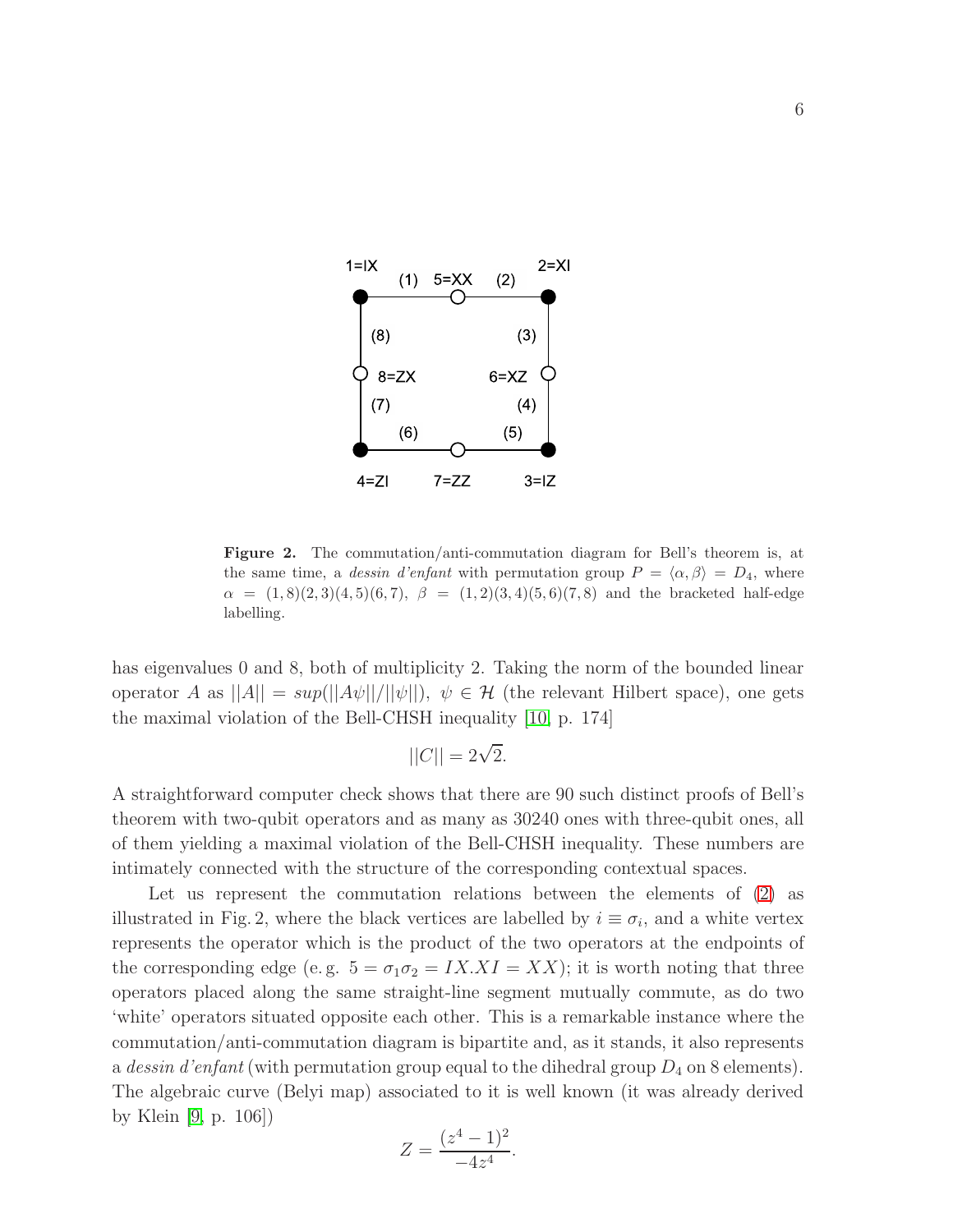

Figure 3. (a) The Mermin square M and (b) its associated *dessin d'enfant*  $\mathcal{D}_\mathcal{M}$  with permutation group  $P = \langle \alpha, \beta \rangle$ , where  $\alpha = (3, 9, 6, 5, 2, 7)(1, 8, 4)$ ,  $\beta =$  $(1)(3)(9)(2,5)(4,7)(6,8)$ . One has  $B = 2$  black vertices,  $W = 6$  white vertices,  $N = 9$ half-edges,  $F = 3$  faces and genus  $g = 0$ .

## <span id="page-6-0"></span>3.2. Mermin's square

Let's have now a bit more careful look at Fig. 2. We observe that the product of the two observables associated with a pair of the opposite white vertices is the same,  $YY$ . By supplying this 'missing' vertex and the two lines passing through it, we get a  $3\times3$  grid (as illustrated in Fig. 3a). This grid is a remarkable one: all triples of observables located in a row or a column have their product equal to  $+II$  except for the middle column, where  $XXX.YY.ZZ = -II.$  Mermin was the first to observe that this is a Kochen-Specker (parity) type contradiction since the product of all triples yields the matrix  $-I$ , while the product of corresponding eigenvalues is  $+1$  (since each of the latter occurs twice, once in a row and once in a colmumn) [\[3,](#page-9-2) (b)]. Such a Mermin 'magic' square may be used to provide many contextuality proofs from the vectors shared by the maximal bases corresponding to a row/column of the diagram. The simplest, so-called (18, 9) one (18 vectors and 9 bases) has, remarkably, the orthogonality diagram which is itself a Mermin square (9 vertices for the bases and 18 edges for the vectors) [\[5,](#page-9-4) (c), eq. (6)].

Now, we would like to represent our Mermin square,  $M$ , in a way analogous to what we did for the Fano plane in Sec. [2,](#page-3-0) that is we would like to draw a dessin d'enfant  $\mathcal{D}_{\mathcal{M}}$ whose 9 half-edges are in a bijective correspondence with the vertices of  $\mathcal M$  and whose permutation group P acts transitively on the rows/columns of  $\mathcal M$  by stabilizing them.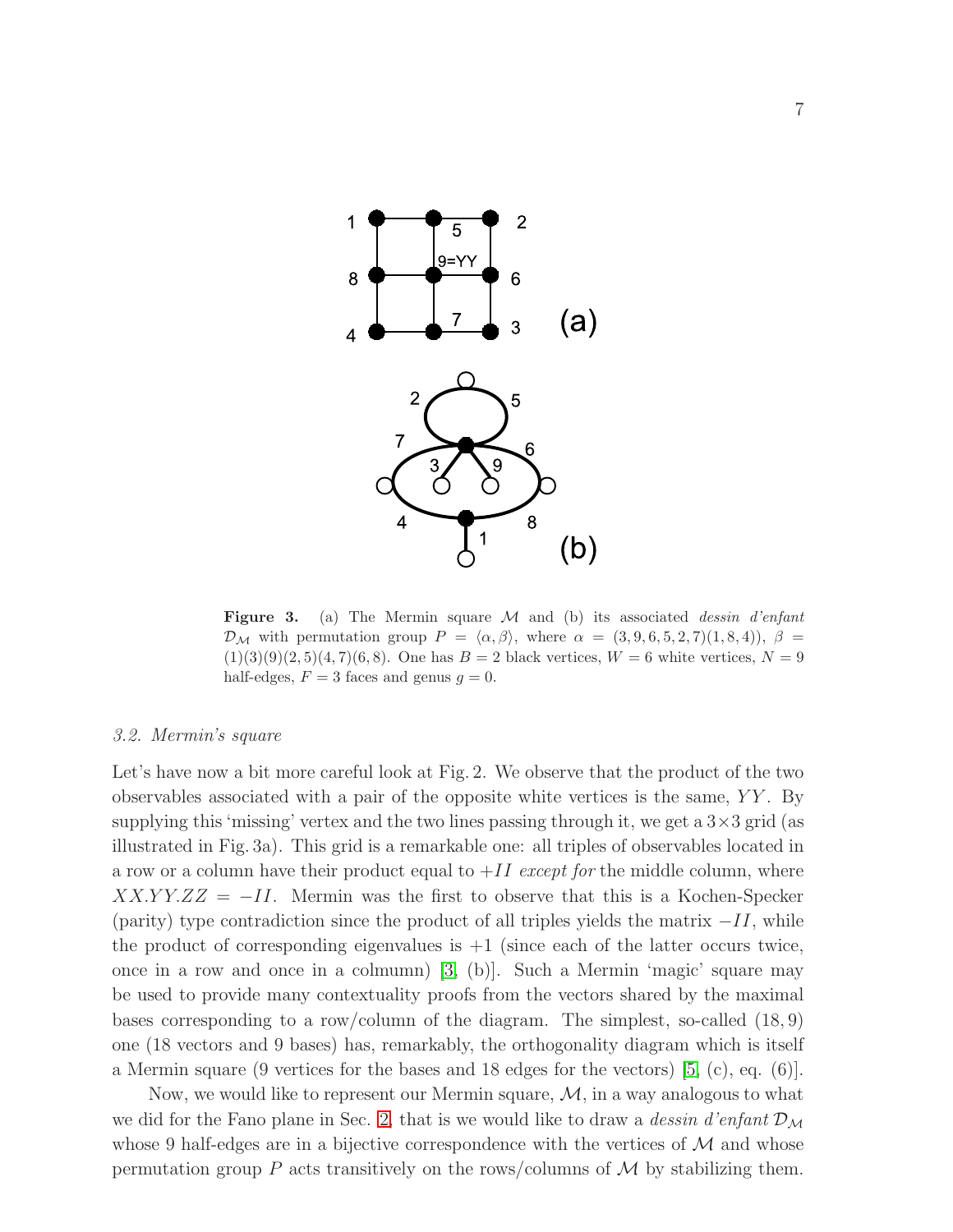The symmetry group of  $\mathcal M$  is isomorphic to  $\mathbb{Z}_3^2 \rtimes \mathbb{Z}_2^3$ , a group of order 72. Using again the software Magma, we serached for all 1551 subgroups of index 9 in the cartographic group  $C_2^+$ , defined in [\(1\)](#page-3-1), extracted the two subgroups isomorphic to P and selected the one having the right action on  $\mathcal{M}$ ; the corresponding *dessin d'enfant*  $\mathcal{D}_{\mathcal{M}}$  is shown in Fig. 3b. To find the corresponding Belyi map seems to be a challenging math problem.

## <span id="page-7-0"></span>3.3. Mermin's pentagram

Poincaré  $[11, p. 342]$ ; Peceptual space is only an image of geometric space, an image altered in shape by a sort of perspective.

Weyl [\[11,](#page-9-10) p. 343]: In this sense the projective plane and the color continuum are isomorphic with one another.

Color experience through our eyes to our mind relies on the real projective plane  $\mathbb{RP}^2$  [\[11\]](#page-9-10). Three-qubit contextuality also relies on  $\mathbb{RP}^2$  thanks to a Mermin 'magic' pentagram, that for reasons explained below in (i) we denote  $\bar{\mathcal{P}}$  (by abuse of language because we are at first more interested to see the pentagram as a geometrical configuration than as a graph). One such a pentagram is displayed in Fig. 4a. It consists of a set of five lines, each hosting four mutually commuting operators and any two sharing a single operator. The product of operators on each of the lines is  $-III$ , where I is the  $2 \times 2$  identity matrix. It is impossible to assign the dichotomic truth values  $\pm 1$  to eigenvalues while keeping the multiplicativve properties of operators so that the Mermin pentagram is, like its two-qubit sibling, 'magic', and so contextual [\[3,](#page-9-2)  $a$ ,  $[5, (b)$  $[5, (b)$  and  $c$ ).

Let us enumerate a few remarkable facts about a pentagram.

(i) The graph  $\mathcal P$  of a pentagram is the complement of that of the celebrated Petersen graph  $\mathcal P$ . One noticeable property of  $\mathcal P$  is to be the smallest bridgeless cubic graph with no three-edge-coloring. The Petersen graph is thus not planar, but it can be embedded without crossings on  $\mathbb{RP}^2$  (one of the simplest non-orientable surfaces), as illustrated in Fig 4b.

(ii) There exist altogether 12096 three-qubit Mermin pentagrams, this number being identical to that of automorphisms of the smallest split Cayley hexagon  $G_2(2)$ – a remarkable configuration of 63 points and 63 lines, whose structure is fully encoded in that of the Fano plane [\[5,](#page-9-4) (b)].

(ii) Now comes an item close to the it from bit perspective, if one employs the so-called Shannon capacity of P. The Shannon capacity  $\Theta(G)$  of a graph G is the maximum number of k-letter messages than can be sent through a channel without a risk of confusion. One knows that  $\Theta(G)$  has for its lower bound the size  $\alpha(G)$  of a maximum independent set and for its upper bound the Lovasz number  $\theta(G)$ . For the complement graph  $\bar{G}$ , the Lovasz number  $\theta(\bar{G})$  is found to lie between the clique number  $\omega(G)$  and the chromatic number  $\kappa(G)$ . For the Petersen graph, this leads to  $2 \leq \Theta(P) \leq 4$  and for the pentagram graph  $2 \leq \theta(\bar{P}) \leq 3$ . A direct calculation yields  $\Theta(\overline{P}) \geq \sqrt{5}$  [\[5,](#page-9-4) (c)]. (Note hat the pentagon graph attains the tight bound  $\sqrt{5}$ .)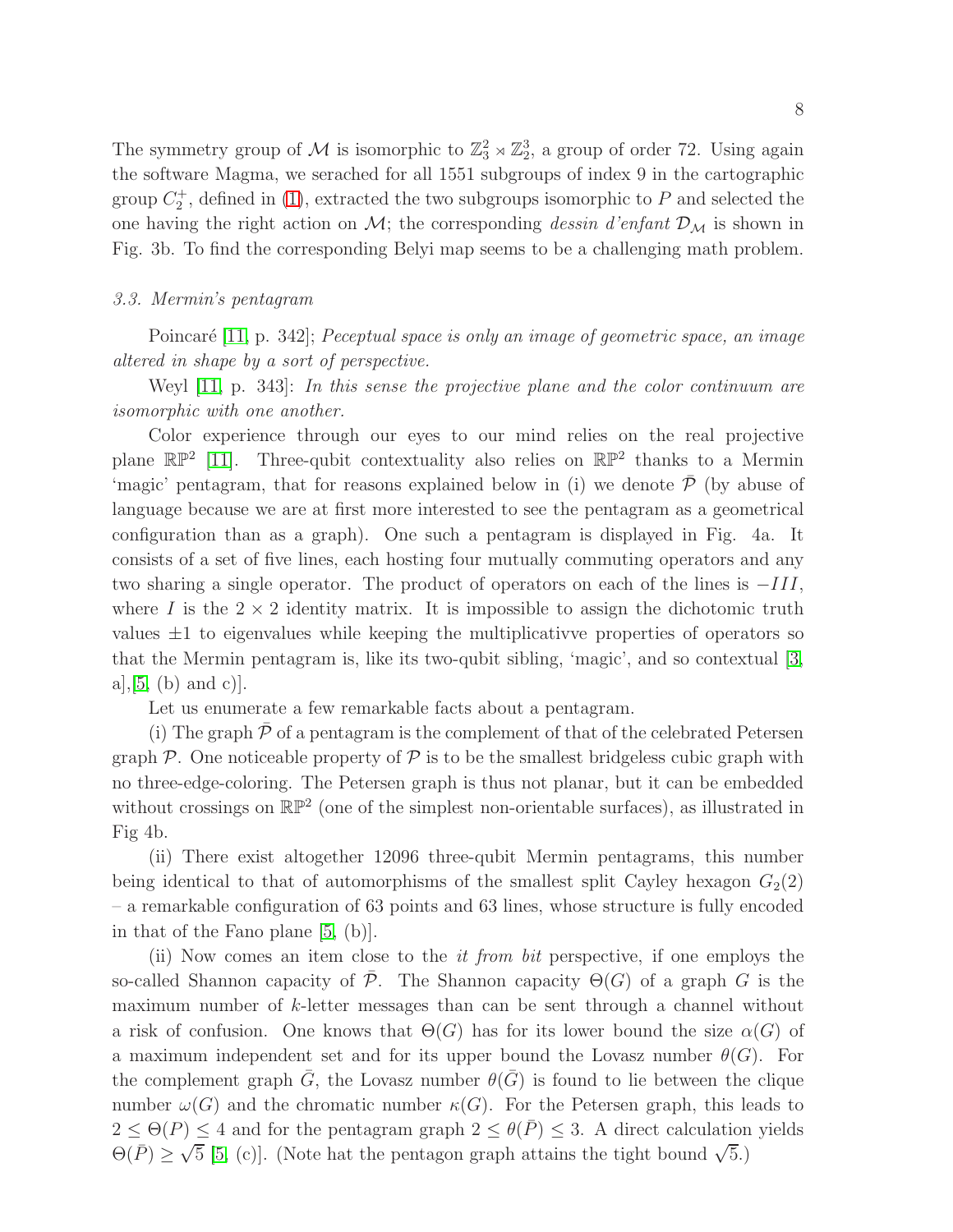

**Figure 4.** (a) A Mermin pentagram  $\bar{\mathcal{P}}$  and (b) the embedding of the associated Petersen graph  $P$  on the real projective plane as a hemi-dodecahedron.

(iv) Does it exist a dessin d'enfant for the pentagram? In view of the relationship of  $\bar{P}$  to the non-orientable  $\mathbb{RP}^2$ , this seems to be rather unlikely. Nevertheless, we performed a search, similar to the one for the Fano plane and the Mermin square, within the cartographic  $C_2^+$ . Using Magma, we found in it 5916 groups of index ten, 14 of which have their coset groups isomorphic to  $S_5$ . However, we checked that maximum three (of five) lines of the pentagram are stabilized. This implies the non-existence of the Belyi map and puts three-qubit contextuality on a qualitatively different footing when compared with the two-qubit case.

Let us conclude this essay by an excerpt from Lewis Carroll's tale: 'The hunting of the snark'

"What's the good of Mercator's North Poles and Equators, Tropics, Zones, and Meridian Lines? So the Bellman would cry: and the crew would reply "They are merely conventional signs!

## Acknowledgements

I thank L. Schneps and P. Lochak for inviting me to attend the Luminy school on "The Grothendieck Theory of Dessins d'Enfants", held April 1993, and A. Giorgetti for his